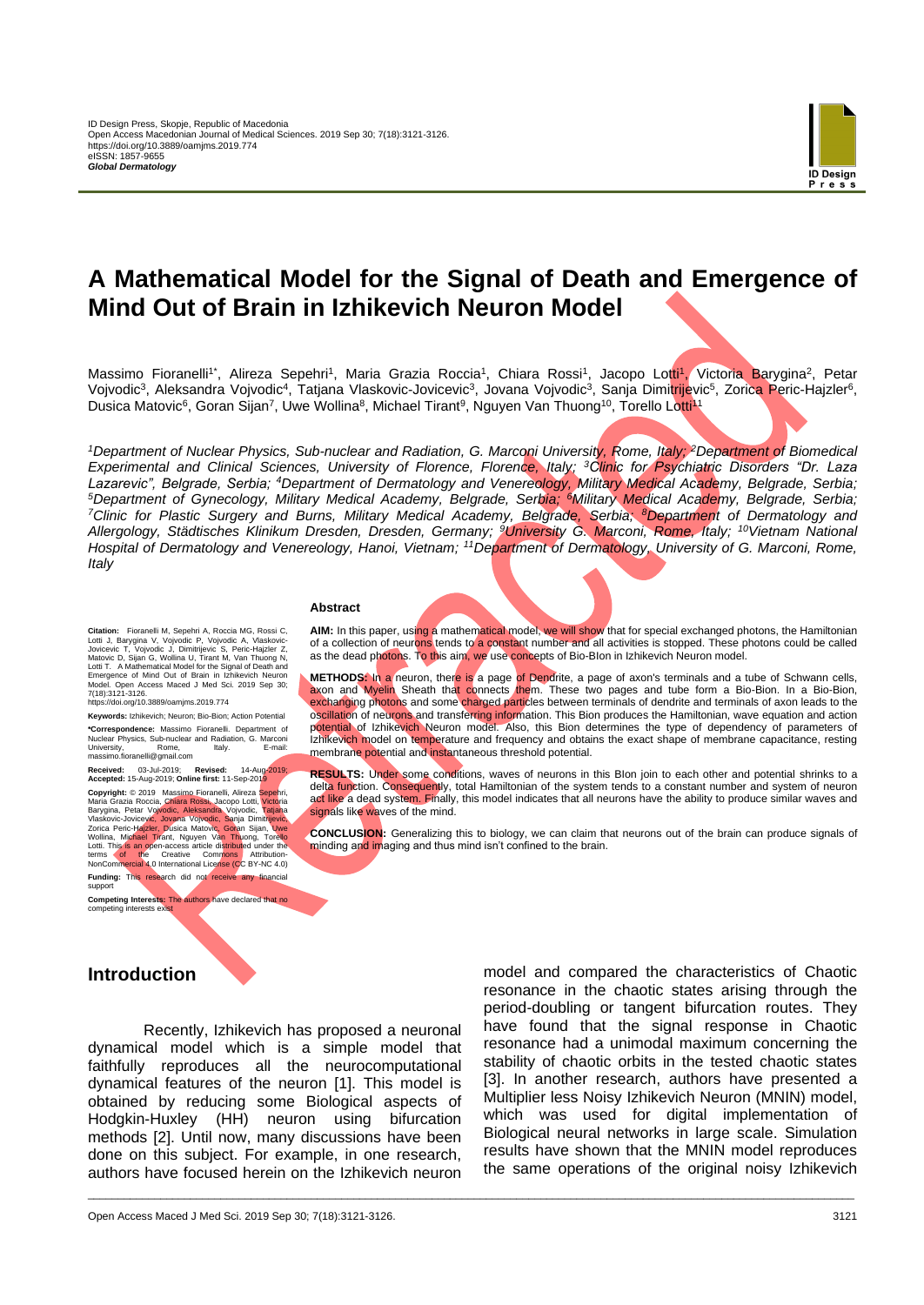neuron [4]. In another paper, authors have performed numerical simulations of synaptically coupled Izhikevich networks under the effect of general non-Gaussian Lvy noise. Firing dynamics of an all-to-all coupled Izhikevich network and two excitatory coupled Izhikevich networks with differing adaptation properties have been studied in response to applied Lvy noise [5]. And in one of newest works, authors have considered the effect of synaptic interaction (electrical and chemical) as well as structural connectivity on synchronisation transition in network models of Izhikevich neurons which spike regularly with beta rhythms. They have found a wide range of behaviour including continuous transition, explosive transition, as well as lack of global order [6].

In this paper, we show that in an Izhikevich Neuron model, neurons join to each other and build a stable system. In some conditions, exchanged photons between neurons join to each other produce a constant Hamiltonian. This leads to a stop in transferring information and the death of the system. To this aim, we show that a neuron has a structure similar to Bio-BIons. These Bio-BIons are formed from a page of Dendrite, a page of axon's terminals and a tube of Schwann cells, axon and Myelin Sheath that connects them. Previously, it has been shown that exchanged photons between sheets of a graphene system could produce a nano-Bion [7]. The same Bion can emerge along neurons. Hamiltonian, action potential and wave equation in this Bio-Bion is very similar to an action potential and wave equation in Izhikevich Neuron model. We also use the concepts in [8] and propose a new temperature model for oscillating neurons. For some temperatures and rotating velocity, total potential tends to delta function and system is dead. We can save the system by removing some neurons. For example, in a body, we can remove neurons of the brain and prevention of death. In these conditions, neurons of the spinal cord do tasks of brain-like minding.



*Figure 1: Similarity between the structure of a neuron and a Bio-BIon*

The outline of the paper is as follows. In section II, we will construct c in a Bio-Bion. In section III, we will consider the dependency of Izhikevich parameters on temperature and frequency. In section IV, we will consider the origin of waves of death in the Izhikevich model. In section V, we will discuss the

\_\_\_\_\_\_\_\_\_\_\_\_\_\_\_\_\_\_\_\_\_\_\_\_\_\_\_\_\_\_\_\_\_\_\_\_\_\_\_\_\_\_\_\_\_\_\_\_\_\_\_\_\_\_\_\_\_\_\_\_\_\_\_\_\_\_\_\_\_\_\_\_\_\_\_\_\_\_\_\_\_\_\_\_\_\_\_\_\_\_\_\_\_\_\_\_\_\_\_\_\_\_\_\_\_\_\_\_\_\_\_\_\_\_\_\_\_\_\_\_\_\_\_\_\_\_\_

results of experiments on birds. We also show that birds without a brain can continue minding. The last section is devoted to conclusions.

\_\_\_\_\_\_\_\_\_\_\_\_\_\_\_\_\_\_\_\_\_\_\_\_\_\_\_\_\_\_\_\_\_\_\_\_\_\_\_\_\_\_\_\_\_\_\_\_\_\_\_\_\_\_\_\_\_\_\_\_\_\_\_\_\_\_\_\_\_\_\_\_\_\_\_\_\_\_\_\_\_\_\_\_\_\_\_\_\_\_\_\_\_\_\_\_\_\_\_\_\_\_\_\_\_\_\_\_\_\_\_\_\_\_\_\_\_\_\_\_\_\_\_\_\_\_\_

### *Constructing the Izhikevich Neuron Model in Bio-Bion*

The Izhikevich Neuron model which reproduce spiking and bursting behaviour of many known types of neurons are described by the pair of the differential equation:

$$
C\frac{dV}{dt} = k(V - Vr)(V - Vt) - DU + S
$$
  
\n
$$
\frac{dU}{dt} = a[b(V - Vr) - U]
$$
\n(1)

where t is time, *C* is membrane capacitor, *V* is membrane potential,  $V_r$  is the resting membrane potential, V is the instantaneous threshold potential, *U* is the recovery variable, *S* is stimulus (synaptic: excitatory or inhibitory, external, noise) and *a, b, D* are some constants.

To consider the rotating neuron, we specialise to an embedding of the neuron world volume in Minkowski space-time with metric [9];

$$
ds^{2} = -dt^{2} + dr^{2} + r^{2} \left( d\theta^{2} + \sin^{2}\theta d\phi^{2} \right) + \sum_{i=1}^{6} dx_{i}^{2}
$$
 (2)

Without background fluxes. Here, *t* is time, *r* is the radius of the page of Dendrite and *θ* is the angle of rotation. When neurons oscillate with frequency ω, a rotating velocity emerges, and this velocity produces an acceleration (*a*). We can write:

$$
l_0\omega^2
$$

 $(3)$ 

 $\overline{a}$  =

In this case, the relation between the world volume coordinates of the rotating neuron (*τ, σ*) and the coordinates of Minkowski space-time (*t, r*) are [9];

$$
at = e^{a\sigma}\sinh(a\tau) \quad ar = e^{a\sigma}\cosh(a\tau) \tag{4}
$$

where  $a$  is the acceleration of rotating neuron. We can suppose that the coordinate along the separation distance between Dndrite and axon's terminals  $(x^4 = z)$  depends on the  $r = \pm \frac{1}{2} e^{\pm a\sigma} \cosh(a\tau)$  and by using equations (4), rewrite equations (2) as [9];

$$
\begin{split} ds_{I}^2 & = -dt^2 + \Big(1 + \big(\frac{dz}{dr}\big)^2\Big)dr^2 + r^2\Big(d\theta^2 + sin^2\theta d\phi^2\Big) + \sum_{i=1}^5 dx_i^2 = \\ & \Big(e^{2a\sigma} + \frac{1}{\sinh^2(a\tau)}\big(\frac{dz}{d\tau}\big)^2\Big)dr^2 - \Big(e^{2a\sigma} + \frac{1}{\cosh^2(a\tau)}\big(\frac{dz}{d\sigma}\big)^2\Big)d\sigma^2 + \\ & \frac{1}{\sinh(a\tau)\cosh(a\tau)}\big(\frac{dz}{d\tau}\frac{d\bar{z}}{d\sigma}\big)d\tau d\sigma + \Big(\frac{1}{a}e^{a\sigma}\cosh(a\tau)\Big)^2\Big(d\theta^2 + sin^2\theta d\phi^2\Big) + \sum_{i=1}^5 dx_i^2 \quad (5) \end{split}
$$

Now, we can replace acceleration with it's equivalent temperature. Previously, it has been shown that temperature has the below relation with acceleration [9]:

$$
v = a\tau
$$
  
\n
$$
\rightarrow T = \frac{T_0}{\sqrt{1 - \frac{v^2}{c^2}}} = \frac{T_0}{\sqrt{1 - \frac{|ar|^2}{c^2}}}
$$
  
\n
$$
v = a\tau = c\sqrt{1 - \frac{T_0^2}{T^2}}
$$
\n(6)

Where *T* is the temperature of the BIon and T0 is the critical temperature. However, this relation is questionable. Based on this relation, the superconductivity phenomena depend on the system velocity!! You can move a system with special velocities to reduce its temperature to the less than of its critical temperature, and then the system shows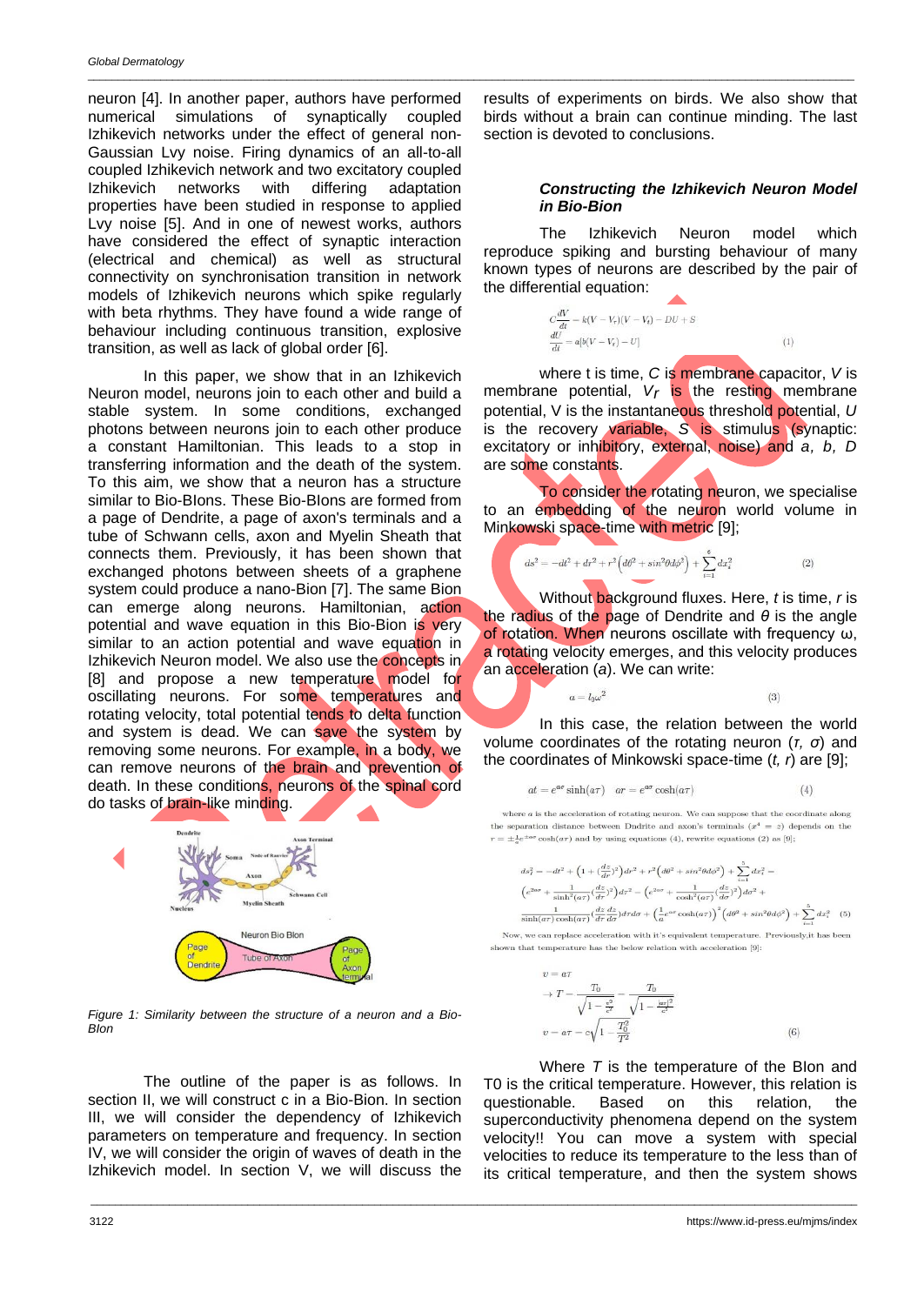superconductivity by itself!! It means that a physical phenomenon (superconductivity) depends on the system velocity, a result in direct conflict with the relativity law claiming that the physical laws are independent of the observer velocity. This relativistic relation for temperature is not a true relation, and in fact, the temperature's relation depends on the thermocouple apparatus used. A true thermocouple rejects this definition of temperature (For example, see [8], [10], [11]). Thus, to obtain a true relation between temperature and acceleration, we use concepts of BIon:

$$
dM_{I-A/B}=T_{I-A/B}dS_{I-A/B}\rightarrow T_{I-A/B}=\frac{dM_{I-A/B}}{dS_{I-A/B}}\eqno(7)
$$

Previously, thermo-dynamical parameters have been obtained in [12]:

$$
\begin{split} dM_{I-A}&=\frac{dM_{I-A}}{dz_{I-A}}dz_{I-A}\\ dz_{I-A}&=dz_{II-B}\simeq\left(e^{-4a\sigma}\sinh^{2}(a\tau)\cosh^{2}(a\tau)\right)\times\\ &\left(\frac{F_{DBI,I,A}(\tau,\sigma)\left(\frac{F_{DBI,I,A}(\tau,\sigma)}{F_{DBI,I,A}(\tau,\sigma)}-e^{-4a(\sigma-\sigma_{0})\frac{\cosh^{2}(a\tau_{0})}{\cosh^{2}(\sigma_{0})}}\right)^{-\frac{1}{2}}}{F_{DBI,I,A}(\tau_{0},\sigma)\left(\frac{F_{DBI,I,A}(\tau,\sigma)}{F_{DBI,I,A}(\tau_{0},\sigma)}-e^{-4a(\sigma-\sigma_{0})\frac{\cosh^{2}(a\tau_{0})}{\cosh^{2}(\sigma_{0})}}\right)^{-\frac{1}{2}}}-\frac{\sinh^{2}(a\tau_{0})}{\sinh^{2}(a\tau)}\right)^{-\frac{1}{2}}\\ &\frac{dM_{I-A}}{dz}=\frac{dM_{II-B}}{dz}=\frac{4T_{D,I-A}^{2}}{\pi I_{0,I-A}^{3}}\\ &\frac{4\cosh^{2}\alpha_{I-A}+1}{\cosh^{4}\alpha_{I-A}}\\ &\cosh^{4}\alpha_{I-A}\\ &\cosh^{4}\alpha_{I-A}\\ dS_{I-A}&=dS_{II-B}=\frac{4T_{D}^{2}}{\pi I_{0,I-A}^{2}}\frac{F_{DBI,I,A}(\sigma,\tau)\left(\frac{1}{a}e^{a\sigma}\cosh(a\tau)\right)^{2}\left(\sinh^{2}(a\tau)+\cosh^{2}(a\tau)\right)}{\sqrt{F_{DBI,I,A}^{2}(\sigma,\tau)}\sqrt{F_{DBI,I,A}(\sigma,\tau)-F_{DBI,I,A}^{2}(\sigma_{\sigma},\tau)}}\times\\ &\frac{4}{\cosh^{4}\alpha_{I-A}}\\ &\cosh^{4}\alpha_{I-A}\end{split} \eqno{(8)}
$$

using relation (8) in relation (7), we can obtain an explicit form of temperature in an accelerating neuron:

$$
T_{I-A} = T_{0,I-A} \left( 4 \cosh^2 \alpha_{I-A} + 1 \right) \times
$$
  
\n
$$
\left( e^{-4a\sigma} \sinh^2(\alpha \tau) \cosh^2(\alpha \tau) \right) \times
$$
  
\n
$$
\left( \frac{F_{DBI,I,A}(\tau, \sigma) \left( \frac{F_{DBI,I,A}(\tau, \sigma)}{F_{DBI,I,A}(\tau, \sigma)} - e^{-4a(\sigma - \sigma_0)} \frac{\cosh^2(\alpha \tau)}{\cosh^2(\alpha \tau)} \right)^{-\frac{1}{2}}}{F_{DBI,I,A}(\tau_0, \sigma) \left( \frac{F_{DBI,I,A}(\tau_0, \sigma)}{F_{DBI,I,A}(\tau_0, \sigma)} - e^{-4a(\sigma - \sigma_0)} \frac{\cosh^2(\alpha \tau_0)}{\cosh^2(\alpha \tau)} \right)^{-\frac{1}{2}}} - \frac{\sinh^2(\alpha \tau_0)}{\sinh^2(\alpha \tau)} \right)^{\frac{1}{2}} \tag{9}
$$

Above equations show the explicit relation between temperatures and acceleration in a neuron. However, to obtain the relation between temperature and rotating velocity, we should take a derivation of the above equations, put (*ω =*  $\frac{du}{dt}$ ) and obtain the below relation:

$$
a \sim 2\pi T = \frac{T_0 ln^{-1} [1 - \frac{\omega^2}{\omega_0^2}]}{[1 - \frac{\omega^2}{\omega_0^2}]^{\frac{1}{4}}} \tag{10}
$$

where  $T_0$  is the temperature of non-rotating neuron and *ω* is the frequency. Also, *ω<sup>0</sup>* is the upper limit frequency of neurons. Substituting equation (10) in equations (5), we obtain:



Above metrics correspond to thermal rotating neurons. These metrics depend on the temperature and rotating velocity of neurons. To obtain the spectrum of the rotating neuron, we should obtain the action. To this aim, we will use of the concept of Blon model for in [7]. For flat space-time, the action of a neuron is [9]:

$$
S = -T_{tri} \int d^3 \sigma \sqrt{\eta^{ab} g_{MN} \partial_a X^M \partial_b X^N + 2\pi l_s^2 G(F))}
$$
  
\n
$$
G = (\sum_{n=1}^N \frac{1}{n!} (-\frac{F_1 \dots F_n}{\beta^2}))
$$
  
\n
$$
F = F_{\mu\nu} F^{\mu\nu} - F_{\mu\nu} = \partial_\mu A_\nu - \partial_\nu A_\mu
$$
\n(12)

where *gMN* is the background metric, *X <sup>M</sup>*(*σ a* )'s are scalar fields, *N* is number of exchanged photons between Dendrite and axon, *σ <sup>a</sup>* 's are the neuron coordinates,  $a, b = 0, 1, ..., 3$  are world-volume indices of rotating neuron and  $M$ ,  $N = 0, 1, ..., 10$  are neuron dimensional spacetime indices. Also, *G* is the nonlinear field [9], and *A* is the photon which exchanges between Dendrite and axon. With the metric of equation (11), the action (12) should be rewritten as:

$$
\begin{split} S_{I,end1} = & -\int dt \int_{\sigma_0}^{\infty} d\sigma \Big( \frac{\frac{T_0 t^{\kappa^{-1}} t^1 - \frac{\omega_0^2}{\omega_0^2} t^2}{(1 - \frac{\omega_0^2}{\omega_0^2})^{\frac{1}{\kappa}}} \cosh \Big( \frac{T_0 t n^{-1} [1 - \frac{\omega^2}{\omega_0^2}] }{[1 - \frac{\omega^2}{\omega_0^2}]^{\frac{1}{\kappa}}} \tau) \Big)^2 \times \\ & \Big( \sinh^2 (\frac{T_0 t n^{-1} [1 - \frac{\omega^2}{\omega_0^2}] \frac{1}{\kappa}}{[1 - \frac{\omega^2}{\omega_0^2}]^{\frac{1}{\kappa}}} \tau) + \cosh^2 (\frac{T_0 t n^{-1} [1 - \frac{\omega^2}{\omega_0^2}] \frac{1}{\kappa}}{[1 - \frac{\omega^2}{\omega_0^2}]^{\frac{1}{\kappa}}} \tau) \Big) \times \\ & - \frac{2^{\frac{T_0 t \kappa^{-1} (t - \frac{2}{\kappa})}{\kappa}}}{\sinh^2 (\frac{T_0 t n^{-1} [1 - \frac{\omega^2}{\omega_0^2}] \frac{1}{\kappa}}} \Big( \frac{dz}{d\tau})^2 + \frac{e^{-\frac{T_0 t \kappa^{-1} (t - \frac{2}{\kappa_0^2})}{\kappa}}}{\cosh^2 (\frac{T_0 t n^{-1} [1 - \frac{\omega^2}{\kappa_0^2}] \tau})} \Big( \frac{dz}{d\tau})^2 + \\ & - \frac{2^{\frac{1}{10} t - \frac{1}{\kappa} - \frac{1}{\kappa} - \frac{1}{\kappa}}{[1 - \frac{\omega^2}{\kappa_0^2}]^{\frac{1}{\kappa}}} \sigma ( \frac{dz}{d\tau} \frac{dz}{d\tau} ) - (2\pi t_s^2 G(F)) \Big)^{1/2} \\ & - \frac{e^{-\frac{1}{10} t - \frac{1}{\kappa}}}{[1 - \frac{\omega^2}{\kappa_0^2}]^{\frac{1}{\kappa}}} \sigma ( \frac{dz}{d\tau} \frac{dz}{d\sigma} ) - (2\pi t_s^2 G(F)) \Big)^{1/2} \end{split} \tag{13}
$$

Using the method in ref [9], we can obtain the Hamiltonian from equation (13) for neuron:

\_\_\_\_\_\_\_\_\_\_\_\_\_\_\_\_\_\_\_\_\_\_\_\_\_\_\_\_\_\_\_\_\_\_\_\_\_\_\_\_\_\_\_\_\_\_\_\_\_\_\_\_\_\_\_\_\_\_\_\_\_\_\_\_\_\_\_\_\_\_\_\_\_\_\_\_\_\_\_\_\_\_\_\_\_\_\_\_\_\_\_\_\_\_\_\_\_\_\_\_\_\_\_\_\_\_\_\_\_\_\_\_\_\_\_\_\_\_\_\_\_\_\_\_\_\_\_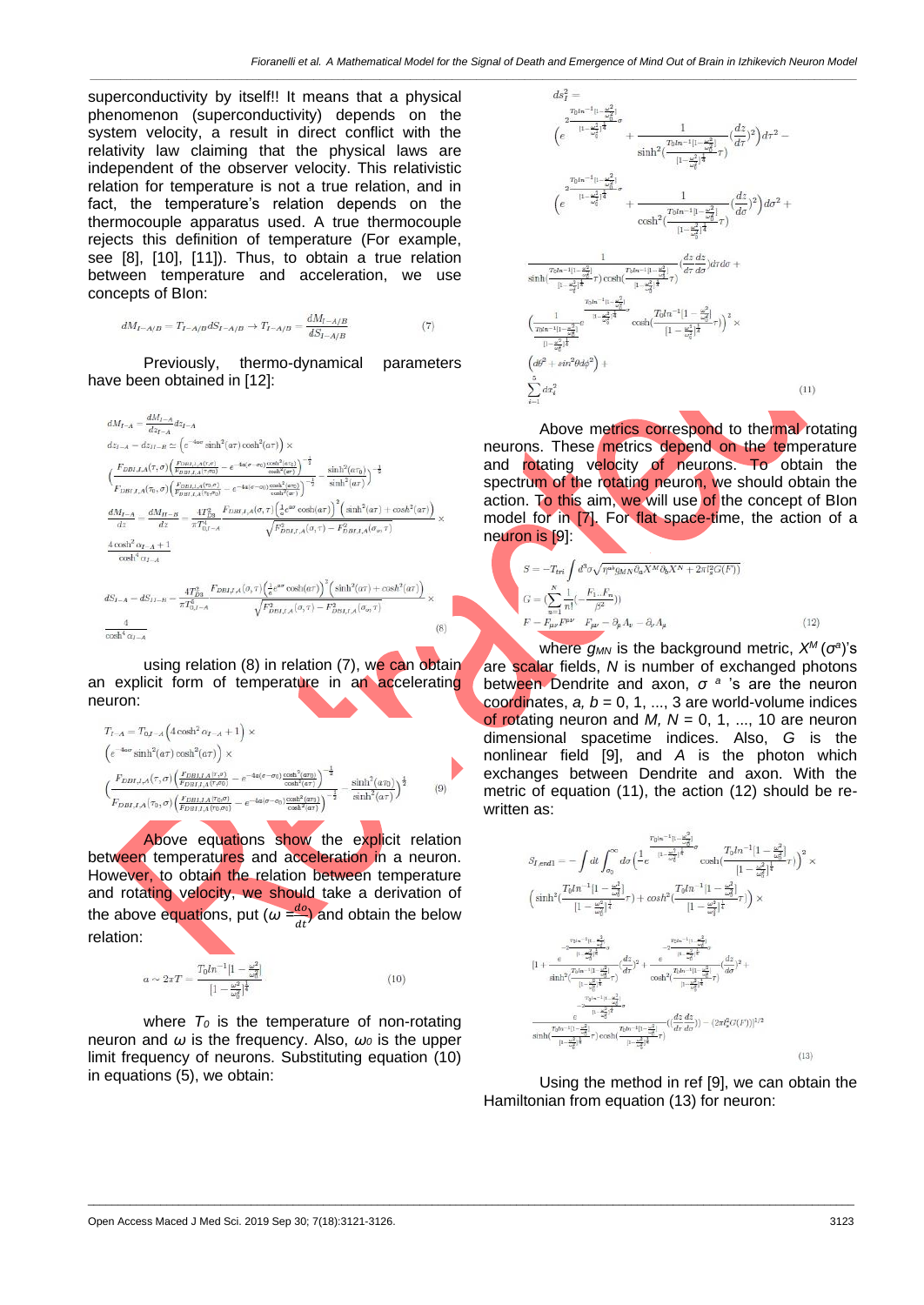

Now, to obtain the Hamiltonian of neuron, we should use of below replacement:

$$
V + \frac{dV}{d\tau} = \frac{dz}{d\tau} \quad U + \frac{dU}{d\tau} = \frac{dz}{d\sigma}
$$
 (15)

By substituting equation (15) in equation (14), we obtain:



where *N* is the number of terminals of Dendrite and axon. Above equation shows that Hamiltonian of an oscillating neuron depends on the frequency and temperature. By increasing temperature, more photons are exchanged between neurons and energy of neurons increases. Also, by increasing the number of exchanged photons, frequency of system increases and Hamiltonian grows. Also, the above Hamiltonian depends on parameters of Izhikevich neuron model.

#### *The dependency of Izhikevich Parameters on Temperature and Frequency in Bio-Bion*

In this section, we will obtain the exact dependency of parameters of Izhikevich neuron model on temperature and frequency. To this aim, we extract the wave equation from 10 equation (20):





Comparing equations  $(17,18)$  with equation  $(1)$ , we obtain the explicit forms of parameters

in Izhikevich model

$$
K=\frac{\partial}{\partial \tau}[\frac{e^{-\frac{2\overline{\tau}_{0}(\alpha^{-1}(1-\frac{\omega_{\sigma}^{2}}{\sigma})}{(1-\frac{\omega_{\sigma}^{2}}{\sigma})^{4}}\sigma}}{\sinh^{2}(\frac{\tau_{0}(\alpha^{-1}(1-\frac{\omega_{\sigma}^{2}}{\sigma})}{(1-\frac{\omega_{\sigma}^{2}}{\sigma})^{4}}\tau)})}]O_{tot,N}
$$

$$
D=[\frac{ \tau_{\rm D}^{1n-1} {\rm ln}\frac{\omega_2^2}{\epsilon^2}}{ \sinh(\frac{\tau_{\rm D} t_{\rm D}+1}{\rm ln}\frac{\omega_2^2}{\epsilon^2})^{\frac{1}{4}}}\sigma \\ \frac{1- \omega_2^2}{\sinh(\frac{\tau_{\rm D} t_{\rm D}+1}{\rm ln}\frac{\omega_2^2}{\epsilon^2})^{\frac{1}{4}}}\sigma) \cosh(\frac{\tau_{\rm D} t_{\rm D}+1 {\rm ln}\frac{\omega_2^2}{\epsilon^2})}{\rm ln}\frac{1}{\omega_2^2})^{\frac{1}{4}}}\sigma]
$$

$$
=\frac{\partial}{\partial \tau} [O_{tot,N}[\frac{e^{-\frac{T_01\kappa^{-1}[1-\frac{\omega_d^2}{\omega_d^2}]_\sigma}}{1-\frac{\omega_d^2}{\sigma_d^2}+\tau}]}{ \sinh^2(\frac{T \ln^{n-1}[1-\frac{\omega_d^2}{\omega_d^2}]_\tau}{[1-\frac{\omega_d^2}{\sigma_d^2}]^\frac{1}{\tau}})}]
$$

 $\overline{S}$ 

$$
\label{eq:epsilon} \begin{aligned} \epsilon &= [\frac{\partial}{\partial \tau}[\frac{-\frac{7b^{(n-1)(1-\frac{\sigma^2}{\sigma_0^2}}}{(1-\frac{\sigma^2}{\sigma_0^2})^{\frac{3}{4}}}}]^{2} \\ \epsilon &= [\frac{\partial}{\partial \tau}[\frac{e}{\sinh^2(\frac{7b^{(n-1)(1-\frac{\sigma^2}{\sigma_0^2}}}{(1-\frac{\sigma^2}{\sigma_0^2})^{\frac{1}{4}}}}-]][\frac{e}{\sinh^2(\frac{7b^{(n-1)(1-\frac{\sigma^2}{\sigma_0^2}}}{(1-\frac{\sigma^2}{\sigma_0^2})^{\frac{1}{4}}} \tau)\cosh(\frac{7b^{(n-1)(1-\frac{\sigma^2}{\sigma_0^2}}}{(1-\frac{\sigma^2}{\sigma_0^2})^{\frac{1}{4}}} \tau)\cosh(\frac{7b^{(n-1)(1-\frac{\sigma^2}{\sigma_0^2}}}{(1-\frac{\sigma^2}{\sigma_0^2})^{\frac{1}{4}}} \tau))}]^{-1} \\ \frac{1}{\pi\epsilon_0 e^{-(n-1)(1-\frac{\sigma^2}{\sigma_0^2}})} \end{aligned}
$$

$$
\gamma_{\tau} = \left[ \frac{\partial}{\partial \tau} \right] \frac{e^{-\frac{2\eta_{1}(\kappa_{\tau}) - \frac{1}{\kappa_{\tau}}}{\left| \frac{\kappa_{\tau}}{\kappa_{\tau}} \right| + \frac{\kappa_{\tau}^2}{\kappa_{\tau}} \right]}} - \frac{2\frac{\eta_{1}(\kappa_{\tau}) - \frac{1}{\kappa_{\tau}}}{\left| \kappa_{\tau} - \frac{1}{\kappa_{\tau}^2} \right|}}{ \frac{e^{-\frac{1}{\kappa_{\tau}}\left| \frac{\kappa_{\tau}}{\kappa_{\tau}} \right| + \frac{\kappa_{\tau}^2}{\kappa_{\tau}^2}}}{\left| \kappa_{\tau} - \frac{1}{\kappa_{\tau}^2} \right| + \frac{1}{\kappa_{\tau}^2} \left| \frac{\kappa_{\tau}}{\kappa_{\tau}} \right| + \frac{1}{\kappa_{\tau}^2} \frac{1}{\sqrt{\tau}}} \right|} - \frac{1}{\sinh^2 \left( \frac{7\alpha\kappa - 11 - \frac{\kappa^2}{\kappa_{\tau}^2}}{\left| \kappa_{\tau} - \frac{\kappa^2}{\kappa_{\tau}^2} \right| + \frac{1}{\kappa_{\tau}^2} \right| + \frac{1}{\kappa_{\tau}^2} \left| \frac{\kappa_{\tau}}{\kappa_{\tau}^2} \right|} - \frac{1}{\kappa_{\tau}^2} \frac{1}{\sqrt{\tau}} - \frac{1}{\kappa_{\tau}^2} \frac{1}{\sqrt{\tau}} \frac{1}{\sqrt{\tau}} \frac{1}{\sqrt{\tau}} \frac{1}{\sqrt{\tau}} - \frac{1}{\sqrt{\tau}} \frac{1}{\sqrt{\tau}} \frac{1}{\sqrt{\tau}} \frac{1}{\sqrt{\tau}} \frac{1}{\sqrt{\tau}} \frac{1}{\sqrt{\tau}} \frac{1}{\sqrt{\tau}} \frac{1}{\sqrt{\tau}} \frac{1}{\sqrt{\tau}} \frac{1}{\sqrt{\tau}} \frac{1}{\sqrt{\tau}} \frac{1}{\sqrt{\tau}} \frac{1}{\sqrt{\tau}} \frac{1}{\sqrt{\tau}} \frac{1}{\sqrt{\tau}} \frac{1}{\sqrt{\tau}} \frac{1}{\sqrt{\tau}} \frac{1}{\sqrt{\tau}} \frac{1}{\sqrt{\tau}} \frac{1}{\sqrt{\tau}} \frac{1}{\sqrt{\tau}}
$$

$$
a = [\frac{e^{-\frac{7^{5^{4\alpha^{-1}1+\frac{\omega_{q}^2}{\omega_{q}^2}}\sigma}{(1-\frac{\omega_{q}^2}{\omega_{q}^2})^{\frac{1}{4}}}}}{\cosh^2(\frac{7^{5^{4\alpha^{-1}1+\frac{\omega_{q}^2}{\omega_{q}^2}}\sigma}{(1-\frac{\omega_{q}^2}{\omega_{q}^2})^{\frac{1}{4}}})}][\frac{\partial}{\partial \tau}O_{tot,N}]
$$

\_\_\_\_\_\_\_\_\_\_\_\_\_\_\_\_\_\_\_\_\_\_\_\_\_\_\_\_\_\_\_\_\_\_\_\_\_\_\_\_\_\_\_\_\_\_\_\_\_\_\_\_\_\_\_\_\_\_\_\_\_\_\_\_\_\_\_\_\_\_\_\_\_\_\_\_\_\_\_\_\_\_\_\_\_\_\_\_\_\_\_\_\_\_\_\_\_\_\_\_\_\_\_\_\_\_\_\_\_\_\_\_\_\_\_\_\_\_\_\_\_\_\_\_\_\_\_

$$
b = [1 + \frac{\partial O_{tot,N}}{\partial \tau}] |1 + [\frac{e^{\frac{-2\sigma^2}{16} + \frac{2\sigma^2}{\sigma^2}}}{\sinh(\frac{T_0 ln^{-1}(1 - \frac{2\sigma^2}{\sigma^2})}{[1 - \frac{2\sigma^2}{\sigma^2}]}}) \cosh(\frac{T_0 ln^{-1}(1 - \frac{2\sigma^2}{\sigma^2})}{[1 - \frac{2\sigma^2}{\sigma^2}]^{\frac{2}{\sigma^2}}})
$$
(19)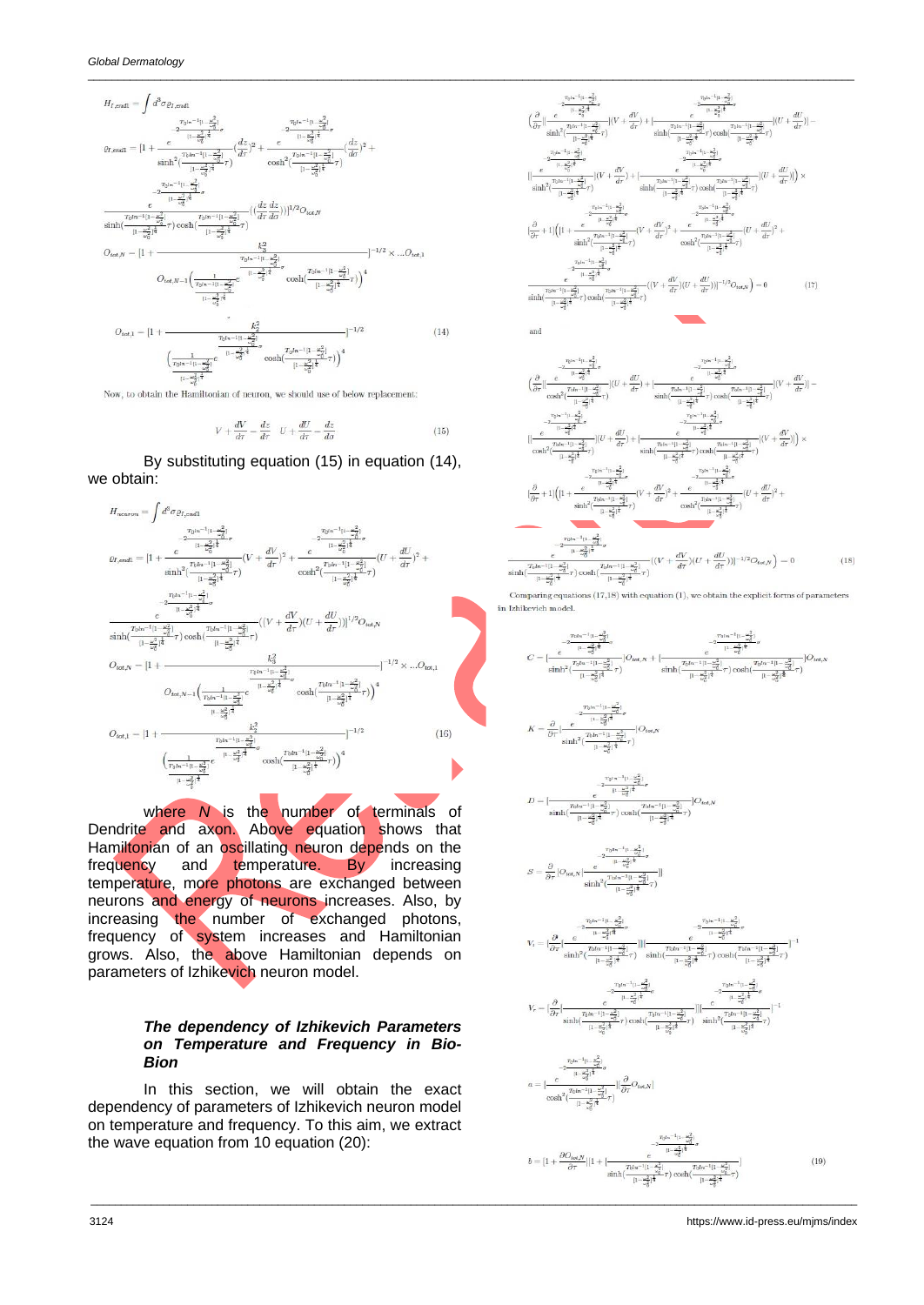*\_\_\_\_\_\_\_\_\_\_\_\_\_\_\_\_\_\_\_\_\_\_\_\_\_\_\_\_\_\_\_\_\_\_\_\_\_\_\_\_\_\_\_\_\_\_\_\_\_\_\_\_\_\_\_\_\_\_\_\_\_\_\_\_\_\_\_\_\_\_\_\_\_\_\_\_\_\_\_\_\_\_\_\_\_\_\_\_\_\_\_\_\_\_\_\_\_\_\_\_\_\_\_\_\_\_\_\_\_\_\_\_\_\_\_\_\_\_\_\_\_\_\_\_\_\_\_*

Above equation indicates that all parameters of Izhikevich Neuron model could be produced in a Bio-BIon. Also, the exact form of these parameters and type of their dependency on frequency and temperature could be determined in a Bio-BIon.

Figure 2 shows the Membrane potential of Izhikevich Neuron model, which is produced in a Bio-BIon. This shape is very the same with results in [1], [2]. Neuron acts 13 like a Bio-Blon and transmits photons, Sodium and other charged particles which carry information.



*Figure 2: Membrane potential of Izhikevich Neuron model in a Bio-BIon*

#### *Signal of Death in Izhikevich Neuron Model*

In this section, we will show that neurons can join to each other and produce a stable system. In these conditions, Hamiltonian of the system tends to a constant number, and no information is transferred. First, we rewrite equation (20) as:

$$
\begin{split} H_{\textit{neuron}} = \int d\tau \int d^3\sigma \varrho_{I,\textit{end1}} &= \int d\tau \int d^3\sigma Q(\tau,\sigma) O_{\textit{tot},1} .... O_{\textit{tot},N} \\ Q(\tau,\sigma) &= [1 + \frac{e^{-\frac{\tau_0 (h-1)}{4} + \frac{\sigma^2}{\sigma^2_0})}}{\sinh^2(\frac{7b (h-1) + \frac{b^2}{\sigma^2_0})}{1 - \frac{\sigma^2}{\sigma^2_0}}\tau} (V + \frac{dV}{d\tau})^2 + \frac{e^{-\frac{7b (h-1) + \frac{b^2}{\sigma^2_0})}{1 - \frac{\sigma^2_0}{\sigma^2_0}}\tau}}{\cosh^2(\frac{7b (h-1) + \frac{b^2}{\sigma^2_0})}{1 - \frac{\sigma^2_0}{\sigma^2_0}}\tau})} (U + \frac{dU}{d\tau})^2 \\ &- \frac{\tau_0 b^{-1} (1 - \frac{b^2}{\sigma^2_0})}{1 - \frac{\sigma^2_0}{\sigma^2_0}}\tau} \frac{1}{\cosh^2(\frac{7b (h-1) + \frac{b^2}{\sigma^2_0})}{1 - \frac{b^2}{\sigma^2_0}}\tau})} ((V + \frac{dV}{d\tau}) (U + \frac{dU}{d\tau}))]^{1/2} O_{\textit{tot},N} \\ \sinh(\frac{\tau_0 h^{-1} (1 - \frac{b^2}{\sigma^2_0})}{1 - \frac{b^2}{\sigma^2_0})^{\frac{b^2}{\sigma^2_0}}\tau} \cosh(\frac{\tau_0 h^{-1} (1 - \frac{b^2}{\sigma^2_0})}{1 - \frac{b^2}{\sigma^2_0})^{\frac{b^2}{\sigma^2_0}}} + \frac{k^2}{\cosh^2(\frac{b^2}{\sigma^2_0})^{\frac{b^2}{\sigma^2_0}}}\frac{1}{\cosh^2(\frac{b^2}{\sigma^2_0})^{\frac{b^2}{\sigma^2_0}}}\,. \end{split}
$$

$$
O_{tot,N} = |1 + \frac{r_{\text{tot}} - 1|_{\frac{1 - \frac{2}{\sqrt{3}}}{6}}}{O_{tot,N-1} \left(\frac{1}{\frac{r_{\text{tot}} - 1|_{\frac{1 - \frac{2}{\sqrt{3}}}{6}}}{\frac{1 - \frac{2}{\sqrt{3}}}{6}} e^{-\frac{1 - \frac{2}{\sqrt{3}}}{6}} \cosh\left(\frac{r_{\text{tot}} - 1|_{\frac{1 - \frac{2}{\sqrt{3}}}{6}}}{\frac{1 - \frac{2}{\sqrt{3}}}{6}} \tau\right)\right)^4}
$$
  
\n
$$
O_{tot,1} = |1 + \frac{r_{\text{tot}} - 1|_{\frac{1 - \frac{2}{\sqrt{3}}}{6}}}{\left(\frac{r_{\text{tot}} - 1|_{\frac{1 - \frac{2}{\sqrt{3}}}{6}}}{\frac{1 - \frac{2}{\sqrt{3}}}{6}} e^{-\frac{1 - \frac{2}{\sqrt{3}}}{6}} \cosh\left(\frac{r_{\text{tot}} - 1|_{\frac{1 - \frac{2}{\sqrt{3}}}{6}}}{\frac{1 - \frac{2}{\sqrt{3}}}{6}} \tau\right)\right)^4}
$$
\n
$$
\left(\frac{1 - \frac{2}{\sqrt{3}}}{\frac{r_{\text{tot}} - 1|_{\frac{1 - \frac{2}{\sqrt{3}}}{6}}}{\frac{1 - \frac{2}{\sqrt{3}}}{6}} e^{-\frac{1 - \frac{2}{\sqrt{3}}}{6}} \cosh\left(\frac{r_{\text{tot}} - 1|_{\frac{1 - \frac{2}{\sqrt{3}}}{6}}}{\frac{1 - \frac{2}{\sqrt{3}}}{6}} \tau\right)\right)^4}
$$
\n(20)

 $1-1/2$  0

Some of the neurons oscillate reverse to some others and emit some photons with opposite momentums. We can sum over Hamiltonians of all neurons:

$$
\begin{split} H_{System} &= \left[\Sigma_{m=1}^{M} H_{neuron,r,\sigma} + \Sigma_{n=1}^{N} H_{neuron,-\tau,-\sigma}\right] = \int d\tau \int d^{3}\sigma \left[\Sigma_{m=1}^{M} \varrho_{I,end1,M} + \Sigma_{n=1}^{N} \varrho_{I,end,N}\right] = \\ & \int d\tau \int d^{3}\sigma Q(\tau,\sigma) O_{tot,1} ... O_{tot,N} + \int d\tau \int d^{3}\sigma Q(\tau,\sigma) O_{tot,1} ... O_{tot,N} = \\ & \int d\tau \int \Sigma [dO_{tot,M} \lim_{K^{2} + \left(O_{tot,M} - O_{tot,M}\right)^{2}}] = \int d\tau \int \Sigma [dO_{tot,M} \delta(O_{tot,M} - O_{tot,M})] = 1 \end{split} \eqno{(21)}
$$

Above equation shows that Hamiltonian of the neuronic system may be a constant number. In these conditions, this system is strongly stable, and there

Open Access Maced J Med Sci. 2019 Sep 30; 7(18):3121-3126. 3125

isn't any equation of state. This means that information couldn't be transformed and thus, the system has been dead.

#### *Birds Without Brain In Izhikevich Neuron Model: Emergence Of Mind Out Of Brain*

Until now, we have considered some conditions that Hamiltonian of the total system tends to one. To prevent this state, we can remove some neurons of the system. For example, in a system which includes brain and spinal cord, we can remove neurons of the brain. As a result, equation (21) can be re-written as:

| $H_{System} = H_{brain} + H_{spinalcord} = 1$                                                                                                                                                                            |  |
|--------------------------------------------------------------------------------------------------------------------------------------------------------------------------------------------------------------------------|--|
| $\implies$ H <sub>spinalcord</sub> = 1 - H <sub>brain</sub>                                                                                                                                                              |  |
| $H_{brain} = [\sum_{m=1}^{M} H_{neuron,\tau,\sigma}]$                                                                                                                                                                    |  |
| $H_{\textit{spinalcord}} = \Sigma_{n=1}^{N} H_{\textit{neuron},-\tau,-\sigma} ] = \int d\tau \; \int d^3\sigma [\Sigma_{m=1}^{M} \varrho_{I,\textit{end1},M} + \Sigma_{n=1}^{N} \varrho_{I,\textit{end1},N} ) \eqno(22)$ |  |

Above equation shows that Hamiltonian of the spinal cord depends on the Hamiltonian of the brain. Thus, after cutting the brain, the spinal cord could do some activities of brain-like minding.

# **Discussion**

\_\_\_\_\_\_\_\_\_\_\_\_\_\_\_\_\_\_\_\_\_\_\_\_\_\_\_\_\_\_\_\_\_\_\_\_\_\_\_\_\_\_\_\_\_\_\_\_\_\_\_\_\_\_\_\_\_\_\_\_\_\_\_\_\_\_\_\_\_\_\_\_\_\_\_\_\_\_\_\_\_\_\_\_\_\_\_\_\_\_\_\_\_\_\_\_\_\_\_\_\_\_\_\_\_\_\_\_\_\_\_\_\_\_\_\_\_\_\_\_\_\_\_\_\_\_\_

In this research, we have shown that neurons in the Izhikevich Neuron model may join to each other, and the total Hamiltonian of the system tends to a constant number. For some exchanged waves, transferring of information between neurons is stopped, and the system of neuron acts as a dead system. These waves are known as the waves of death. Also, we have considered the 15 origins of these waves and Izhikevich Neuron model in a Bio-Bion system. This system was constructed from a page of Dendrite, a page of axon's terminals and a tube of Schwann cells, axon and Myelin Sheath that connects them. Evolutions of parameters of Izhikevich Neuron model like membrane capacitance, resting membrane potential and instantaneous threshold potential depend on temperature and frequency of Bio-Bion. Our calculations in Izhikevich Neuron model show that before death, a signal is emerged in the brain and suggest to all parts of bod to stop their activities. If we remove this signal, other parts of the body could continue to their activities. To show this in experiments, we cut the brain of some birds suddenly and observe that their other parts of bodies continue to activity for a long time and we hope that control their life for more times. Also, until now, scientists believed that by cutting the brain, the mind is disappeared. However, our calculations show that Hamiltonian of the spinal cord depends on the Hamiltonian of the brain. Thus, after cutting the brain, the spinal cord could do some activities of brain-like